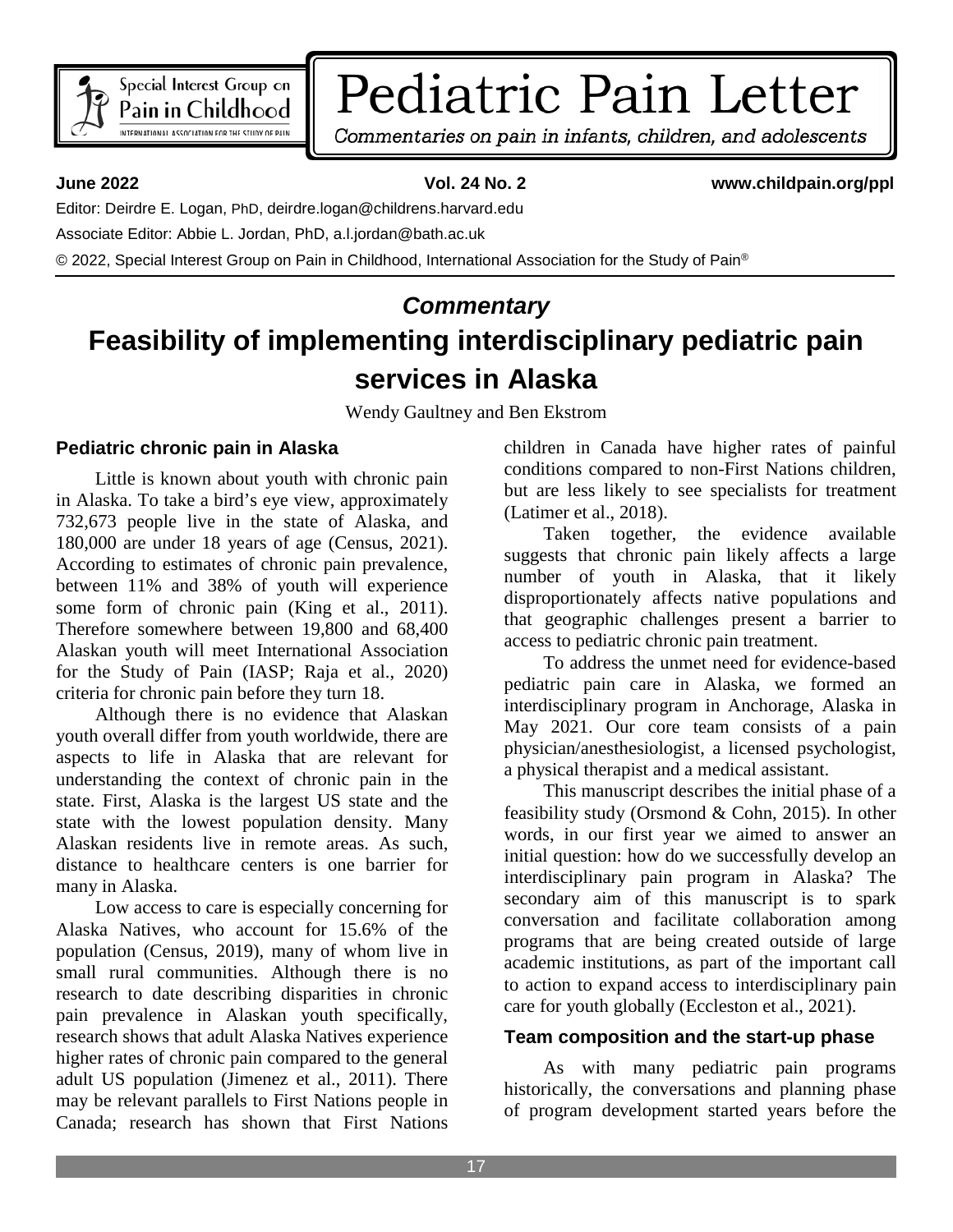first patient was seen. Our team physician (B. Ekstrom) grew up in Alaska. He left the state to complete medical school, both general and pediatric anesthesiology residencies and a multidisciplinary pain medicine fellowship. During his training he recognized the gaps in pediatric pain care in Alaska. After fellowship he moved back to Alaska and procured a practice setting to establish a program. An adult pain physician/practice owner provided necessary supports (e.g. space, psychologist salary support) for program development. The effort of building relationships with health professionals in the community (e.g. neurologists, gastroenterologists, physical therapists) began during this timeframe.

In May 2021, a full-time pediatric pain psychologist (W. Gaultney) was brought on staff. Shortly thereafter a collaboration was formed with a physical therapy practice in the community. Simultaneous processes included capitalizing on the existing infrastructure (e.g. practice administrative and clinical support).

Some of the other early work included conversations with established pediatric pain clinics, creating triage criteria for referrals and curating interdisciplinary intake questionnaires. Also during this time, team members met with healthcare professionals in the community (e.g. local pediatric oncology office, pediatricians) to advertise the new interdisciplinary services. Finally, we started to schedule patients who were trickling in from referral sources.

## **Current pain service model**

We currently conduct interdisciplinary pain clinics once or twice per month. In a single clinic morning we see three patients. Our evaluation model is consistent with many other programs: a team-based approach during which providers meet with the family together to introduce the goals of the clinic and to learn about the pain problem. Then each provider conducts their unique components of a thorough biopsychosocial pain evaluation. The providers then meet together as a team to briefly discuss impressions and recommendations. To conclude the appointment, the patient and family collaborate with the team on a treatment plan.

Our follow-up model consists of multidisciplinary appointments. Depending on their specific treatment plan, the majority of patients are encouraged to engage in outpatient pain psychology, physical therapy, and medical follow-up. These recommendations are tailored for patients according to level of functional impairment noted at the evaluation. Treatment focuses on providing pain education and a comprehensive approach to support functional improvements as the path to recovery.

#### **Preliminary data of patients seen for interdisciplinary care**

Twenty patients attended evaluations from June 2021 through January 2022. Patients were referred by pediatric neurologists, gastroenterologists, primary care providers and selfreferred. Ages ranged from 8 to 21 years  $(M =$ 14.55, *SD* = 3.72); 65% identified as female, 25% male and 10% non-binary. Patients identified as white non-Hispanic or Latino (70%), Multi-racial (i.e. Asian/Black/Hawaiian and white; 10%), Asian non-Hispanic or Latino (5%), white Hispanic (5%), declined to specify ethnicity (5%), and Alaska Native (5%). In comparison, Alaskan racial classifications show that the population overall consists of 15.6% Alaska Native. Pain problems included head, abdomen, neck, back, limb and multisite pain. Patients resided in largely urban areas: Anchorage (55%), the Kenai Peninsula (15%), Matanuska-Susitna (15%), Fairbanks (10%) and Southeast Fairbanks (5%). Geographically, our patient sample closely matches that of population estimates in each borough (Census, 2019). Patients were evaluated in-person  $(n = 18)$  and via telehealth  $(n=2)$ .

#### **Reflections on pediatric pain program development in Alaska**

One ongoing challenge includes prioritizing equitable interdisciplinary services. This is a high need, as it is notable that Alaska Natives represent more of the state population than our sample of healthcare-seekers reflects. This discrepancy is consistent with the Latimer and colleagues' (2018) findings in Canada. Initially to address equitable access, we have sought opportunities to reach a broad variety of healthcare professionals. As a team,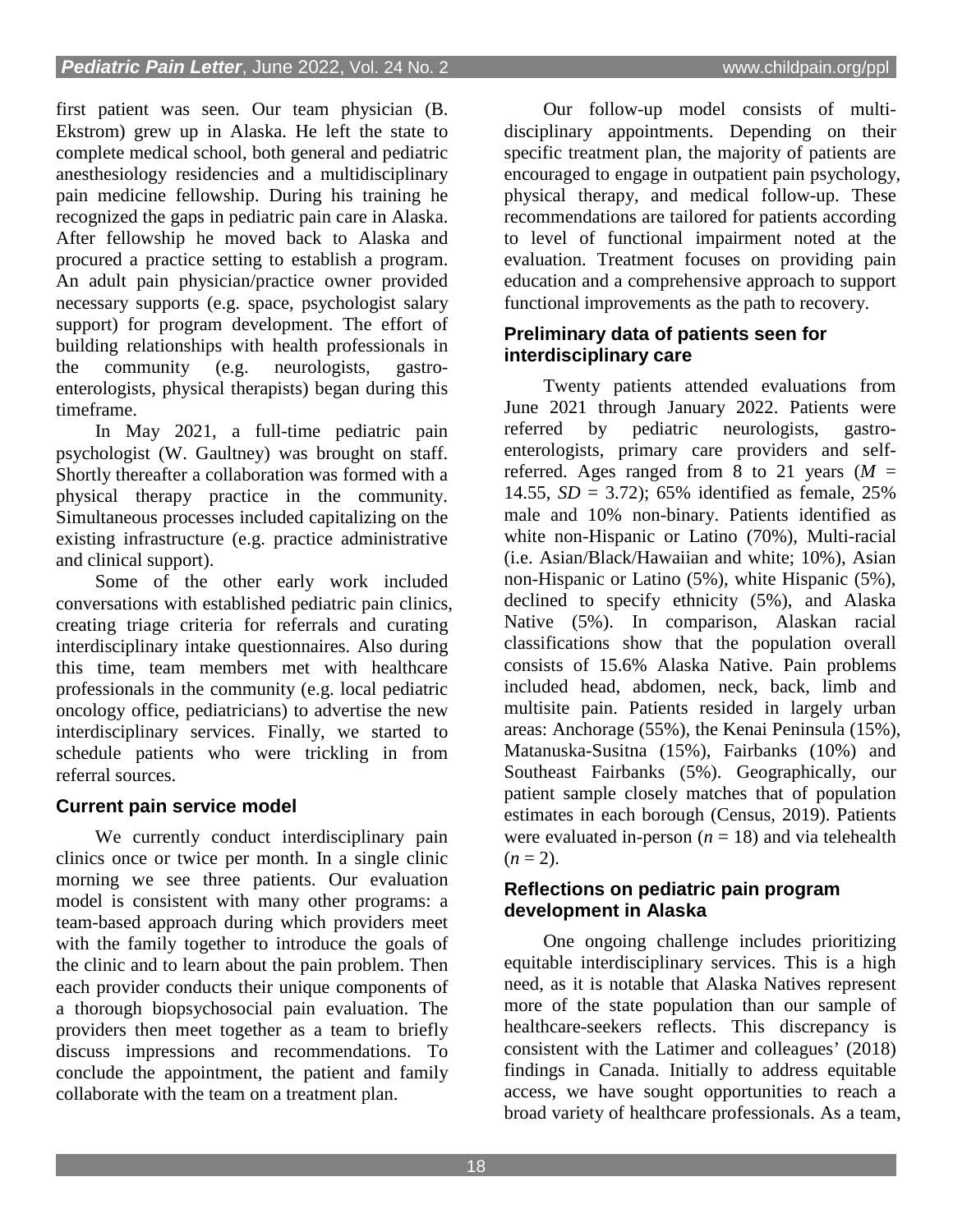we presented at a state pediatric healthcare conference and pediatric grand rounds. Additionally, the first author serves on the Alaska Pain and Opioid Extension for Community Healthcare Outcomes (ECHO) series to serve as a resource for professionals statewide. These efforts over time are aimed at reducing barriers and reaching diverse youth across the state for interdisciplinary pain services. Moving forward we are being particularly thoughtful about approaching equitable care with Native communities. We intend to partner with Alaska Native communities to improve pain care that is consistent with community priorities and healing practices (Latimer et al., 2020; Sylliboy et al., 2021).

Although all interdisciplinary pediatric pain programs likely confront some similar challenges, the unique aspects to being situated in a privatelyowned practice are worth discussion in the spirit of our second aim of sparking conversation among programs outside of large academic institutions. First, we ran into challenges of accessing support to conduct research. We navigated this challenge by partnering with the psychology department at a local academic institution for research oversight. This was a novel request for the institution to review a non-institutional clinical protocol, and required multiple levels of approval and additional

Wendy Gaultney, PhD Neuroversion, Anchorage, AK, USA email: wgaultney@neuroversion.net

Ben Ekstrom, MD Neuroversion, Anchorage, AK, USA

Census. US Department of Commerce. Alaska QuickFacts, 2021. [www.census.gov/quickfacts/AK](http://www.census.gov/quickfacts/AK)

Eccleston C, Fisher E, Howard RF, Slater R, Forgeron P, Palermo TM, et al. Delivering transformative action in paediatric pain: a Lancet Child & Adolescent Health Commission. Lancet Child Adolesc Health 2021;5:47- 87. [www.pubmed.gov/33064998](http://www.pubmed.gov/33064998)

Jimenez N, Garroutte E, Kundu A, Morales L, Buchwald D. A review of the experience, epidemiology, and management of pain among American Indian, Alaska

time for review. We note this as an important lesson learned because there are likely many other pain programs that would similarly benefit from reduced barriers between academic and clinical spheres. An ongoing challenge includes achieving financial sustainability, and we will publish a manuscript in the coming year to discuss those barriers and solutions in detail.

#### **Conclusion and future directions**

Despite the challenges, we are forging ahead to develop services to address the unmet need for Alaskan youth with chronic pain. With recognition that quality improvement is a never-ending process, we are pleased to have opened our doors to twenty patients and to have learned along the way. Our next steps for further developing the clinic include establishing patient and community partners in program development and research and further developing services that meet the needs of patients and communities across Alaska in various settings (e.g. inpatient, outpatient, community- and schoolbased care). We hope that we will also meet our second aim to spark conversation and welcome discussion among other novel programs with the similar goal of expanding access to interdisciplinary pain care for youth globally (Eccleston et al., 2021).

## **Acknowledgements**

The authors thank Fiona Campbell, MD, for her mentorship and feedback on an early draft of the manuscript and Charlee Laurie, BA, for her dedication and support in program development.

#### **References**

Native, and Aboriginal Canadian peoples. J Pain 2011;12:511-522. [www.pubmed.gov/21330217](http://www.pubmed.gov/21330217)

King S, Chambers CT, Huguet A, MacNevin RC, McGrath PJ, Parker L, et al. The epidemiology of chronic pain in children and adolescents revisited: a systematic review. Pain 2011;152:2729-2738. [www.pubmed.gov/22078064](http://www.pubmed.gov/22078064)

Latimer M, Rudderham S, Lethbridge L, MacLeod E, Harman K, Sylliboy JR, et al. Occurrence of and referral to specialists for pain-related diagnoses in First Nations